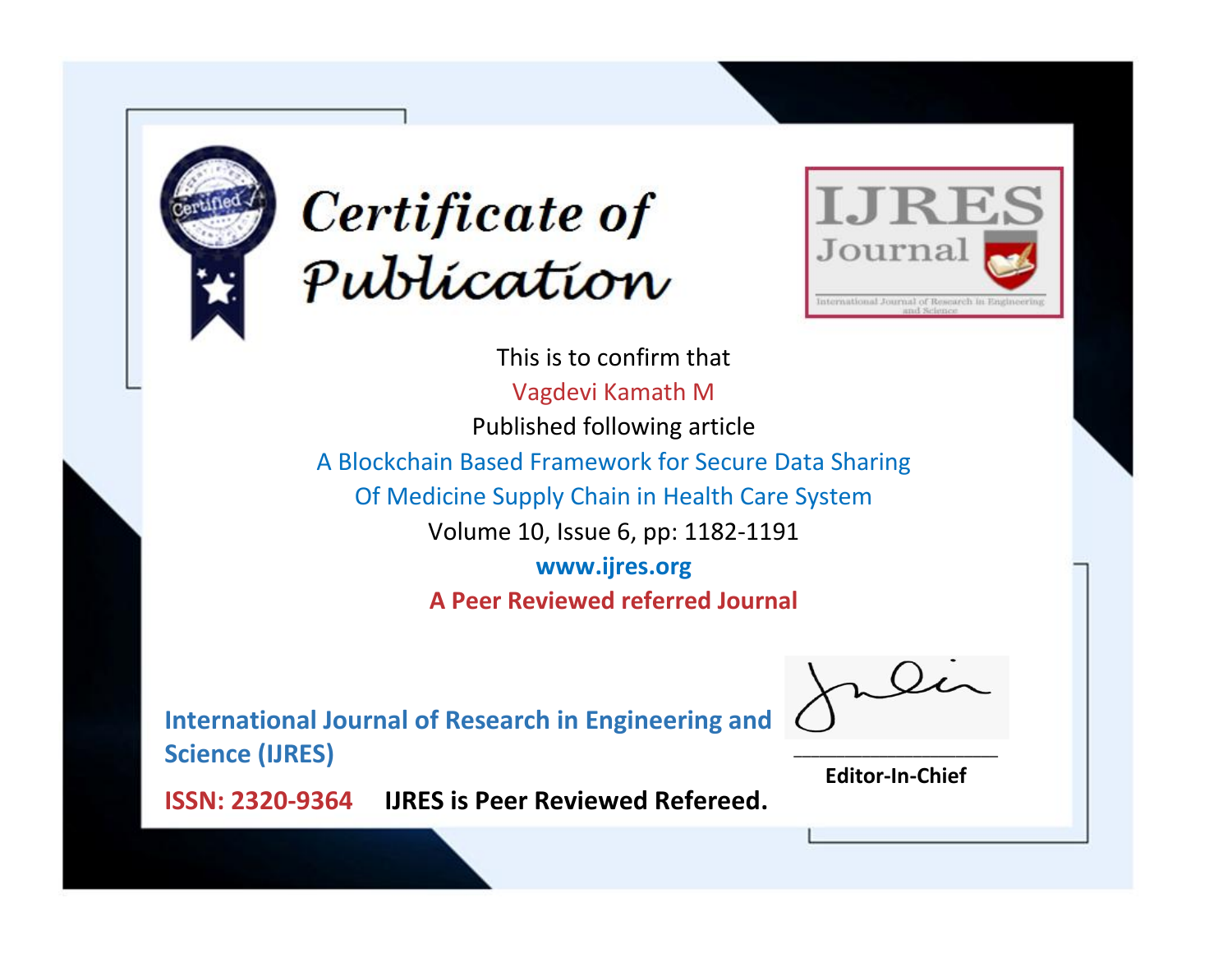



This is to confirm that Yaparla Lahari Published following article A Blockchain Based Framework for Secure Data Sharing Of Medicine Supply Chain in Health Care System Volume 10, Issue 6, pp: 1182-1191 **www.ijres.org A Peer Reviewed referred Journal**

**International Journal of Research in Engineering and Science (IJRES)**

\_\_\_\_\_\_\_\_\_\_\_\_\_\_\_\_\_\_\_\_\_\_\_\_ **Editor-In-Chief**

**Journal.**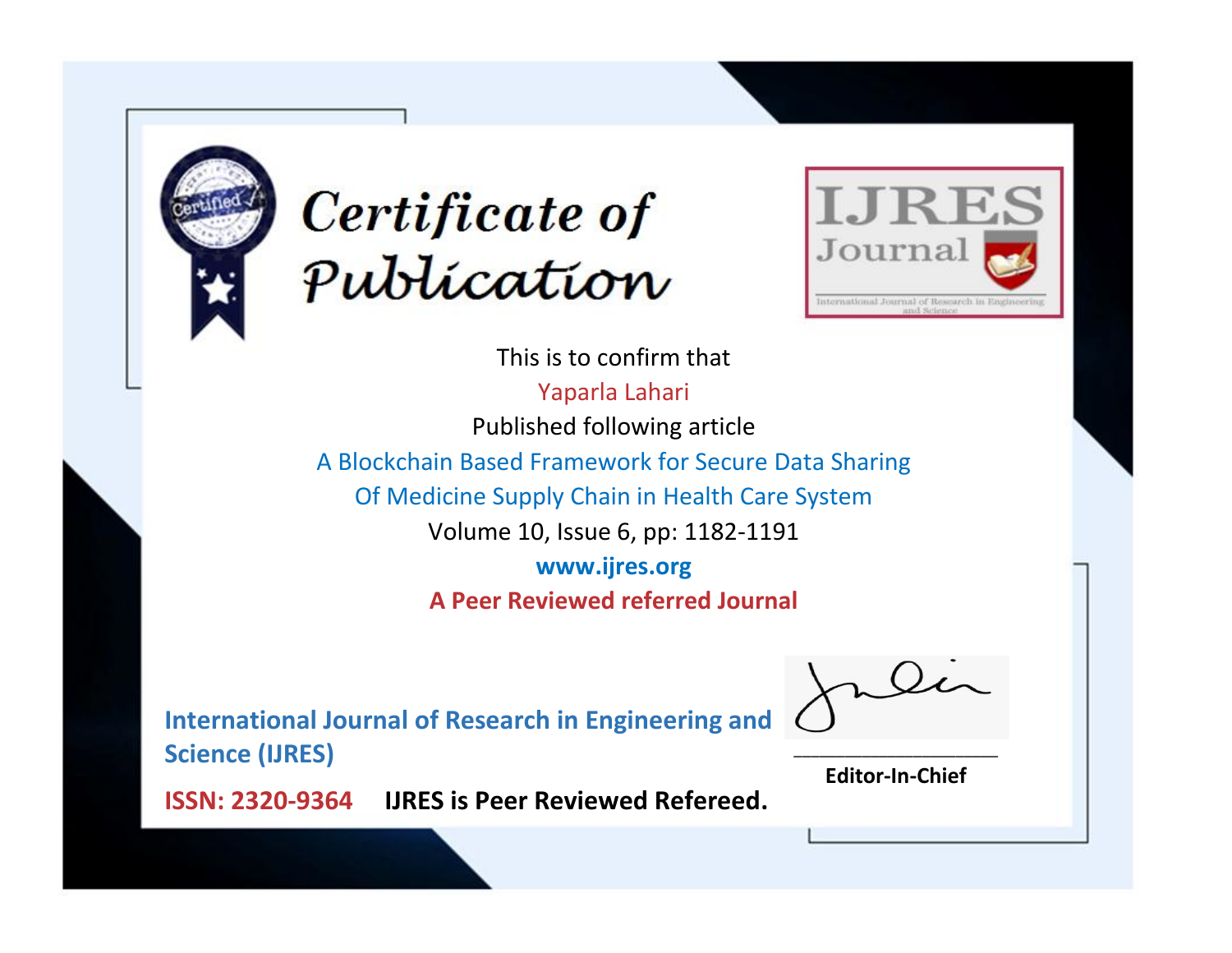



This is to confirm that Thejashwini K R Published following article A Blockchain Based Framework for Secure Data Sharing Of Medicine Supply Chain in Health Care System Volume 10, Issue 6, pp: 1182-1191 **www.ijres.org A Peer Reviewed referred Journal**

**International Journal of Research in Engineering and Science (IJRES)**

\_\_\_\_\_\_\_\_\_\_\_\_\_\_\_\_\_\_\_\_\_\_\_\_ **Editor-In-Chief**

**Journal.**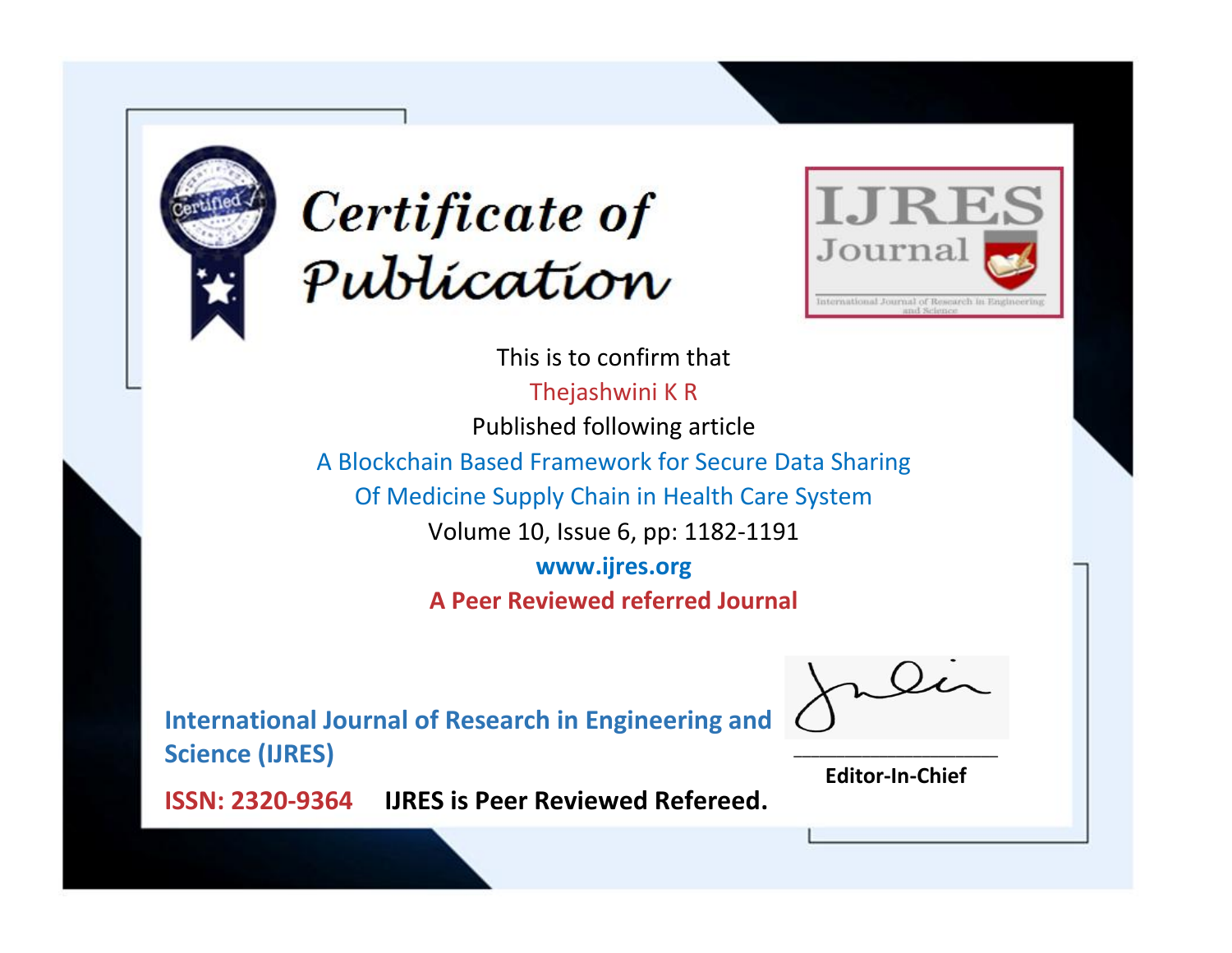



This is to confirm that

Sahana T S

Published following article

A Blockchain Based Framework for Secure Data Sharing

Of Medicine Supply Chain in Health Care System

Volume 10, Issue 6, pp: 1182-1191

**www.ijres.org**

**A Peer Reviewed referred Journal**

**International Journal of Research in Engineering and Science (IJRES)**

\_\_\_\_\_\_\_\_\_\_\_\_\_\_\_\_\_\_\_\_\_\_\_\_ **Editor-In-Chief**

**Journal.**